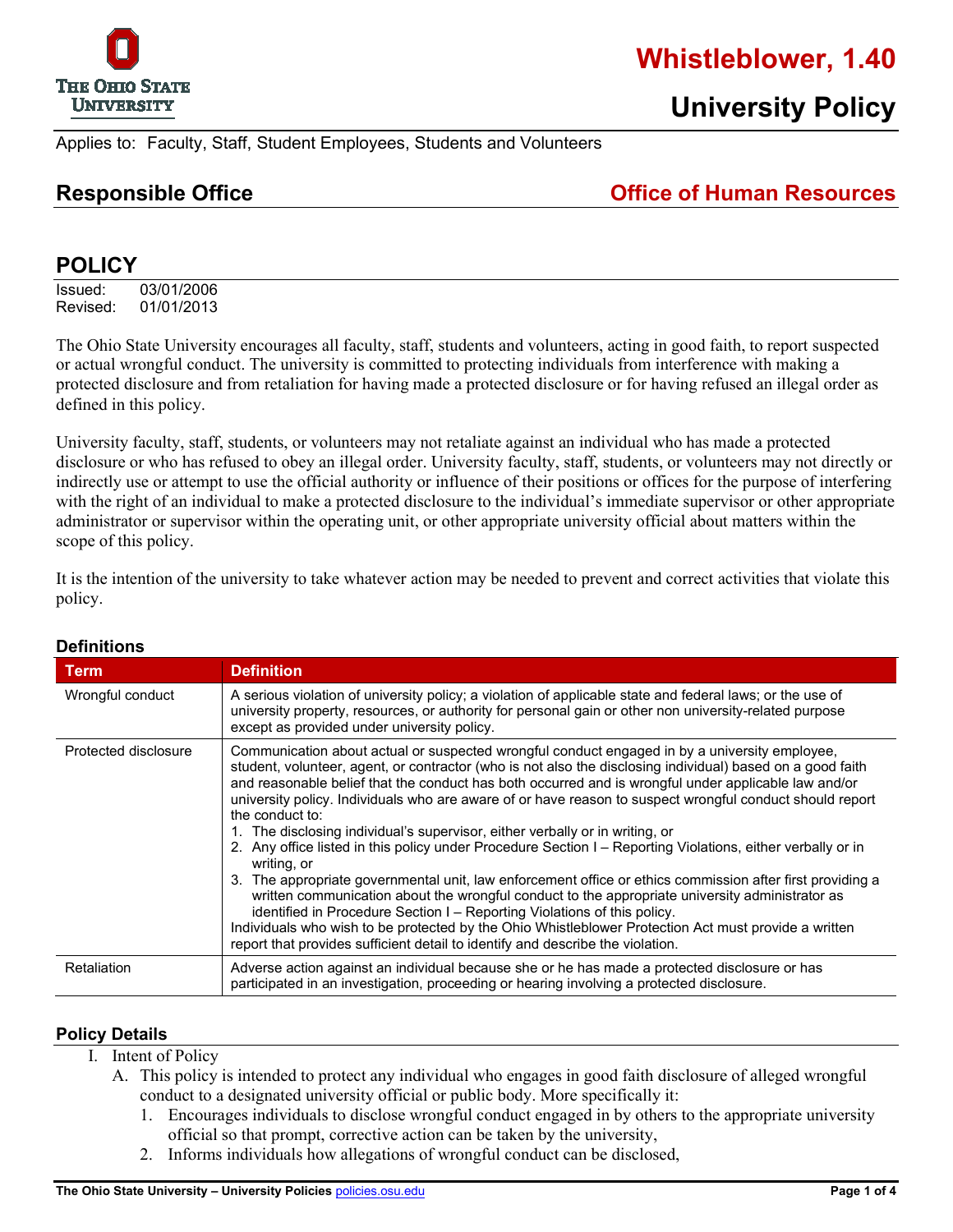

#### Applies to: Faculty, Staff, Student Employees, Students and Volunteers

- 3. Protects individuals from reprisal by adverse employment action or other retaliation as a result of having disclosed wrongful conduct (individuals who self report their own misconduct are not afforded protection by this policy) and
- 4. Provides individuals who believe they have been subject to reprisal or false allegations a fair process to seek relief from these acts.
- B. Any communication that proves to have been both unsubstantiated and made with malice or with knowledge of its falsity is not protected by this policy. This policy is also intended to protect individuals against false allegations of wrongful misconduct.
- C. Nothing in this policy is intended tointerfere with legitimate employment decisions.
- II. Regulations
	- A. Acting in good faith. Anyone making a protected disclosure or filing a complaint concerning a violation or suspected violation of this policy must be acting in good faith and have reasonable grounds for believing the information disclosed indicates a violation of the policy.
	- B. False allegation. Any employee or volunteer who knowingly or with reckless disregard for the truth gives false information or knowingly makes a false report of wrongful conduct or a subsequent false report of retaliation will be subject to disciplinary action, up to and including termination. Any student who makes false allegations in the non- employment setting will be subject to judicial action. Allegations that are not substantiated yet are made in good faith are not subject to corrective action.
	- C. Retaliation. No individual who makes a protected disclosure will suffer harassment, retaliation, or adverse employment consequences. Any person who retaliates against any individual who makes a protected disclosure is subject to discipline up to and including termination. This Whistleblower Policy is intended to encourage and enable employees and others to raise serious concerns within the university prior to seeking resolution outside the university.
	- D. Confidentiality. Protected disclosures may be made on a confidential basis by the complainant or may be submitted anonymously through the university's reporting line. Protected disclosures and investigatory records will be kept confidential to the extent possible, consistent with the need to conduct an adequate investigation and in accordance with the Ohio Public Records Act.
	- E. Handling Protected Disclosures. The Offices (listed in Procedure Section I Reporting Violations below) receiving the protected disclosure will notify the disclosing individual (if her or his identity is known) and acknowledge receipt of the reported violation or suspected violation within ten working days for most issues and within 24 hours for alleged criminal or environmental violations. All reports will be promptly investigated within 45 calendar days and appropriate corrective action will be taken if warranted by the investigation.

# **PROCEDURE**

| Issued:  | 03/01/2006 |
|----------|------------|
| Revised: | 01/01/2013 |
| Edited:  | 05/23/2022 |

- I. Reporting Violations
	- A. Individuals should share their questions, concerns, suggestions, or complaints with a university administrator who can address them properly. In many cases the individual's supervisor is in the best position to address an area of concern. If an individual is not comfortable speaking with the supervisor, or is not satisfied with the supervisor's response, individuals should take their concerns to the offices listed below that will investigate and/or address the concern as appropriate.
		- 1. Academic misconduct matters Office of Academic Affairs, 614-292-5881
		- 2. Athletics matters Department of Athletics, Compliance, 614-292-2681
		- 3. Criminal matters University Police, 614-292-2121, or local law enforcement at regionalcampuses
		- 4. Employment matters Office of Human Resources, Employee and Labor Relations, 614-247-myHR (6947) or [HRConnection@osu.edu](mailto:HRConnection@osu.edu)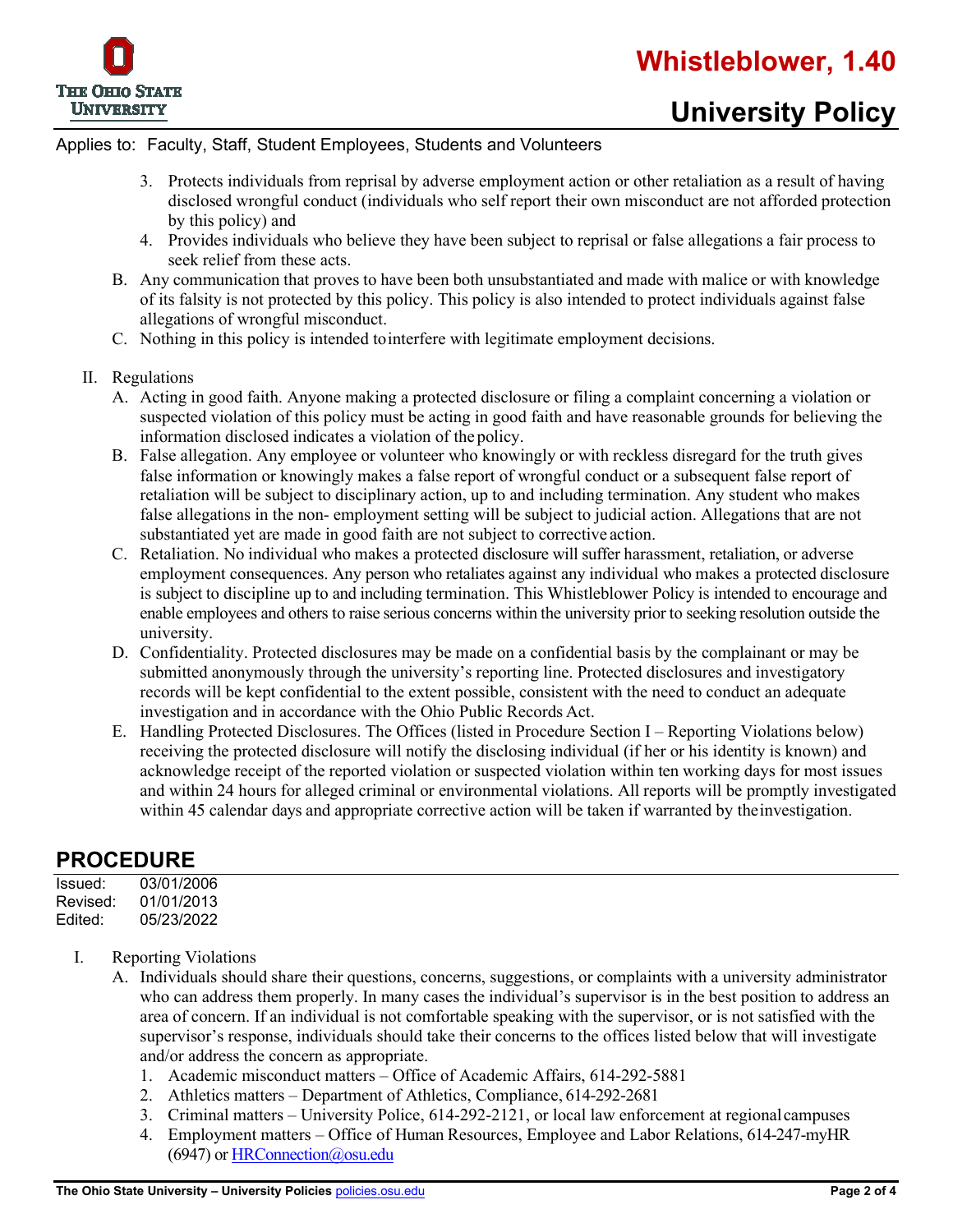

# **University Policy**

#### Applies to: Faculty, Staff, Student Employees, Students and Volunteers

- 5. Financial matters Office of Business and Finance, Internal Audit, 614-292-9680
- 6. Legal matters Office of Legal Affairs, 614-292-0611
- 7. Medical Center healthcare matters, OSUMC Compliance Office, 614-293-7802
- 8. Research matters Office of Research, Responsible Research Practices,614-688-8457
- 9. Student matters All matters involving students, in the non-student-employment setting, not covered by the offices listed above – Office of Student Life, Student Conduct,614-292-0748
- 10. All other matters Office of Human Resources, Employee and Labor Relations, 614-247-myHR (6947) or [HRConnection@osu.edu](mailto:HRConnection@osu.edu)
- B. Supervisors who receive protected disclosures are required to contact the appropriate office listed in Procedure Section I – Reporting Violations.
- C. An alternative method to report concerns specific to the following areas is to contact the university's Anonymous Reporting Line via telephone at 866-294-9350 or [ohio-state.ethicspoint.com.](https://ohio-state.ethicspoint.com/)
	- 1. Employment matters
	- 2. Research matters
	- 3. Athletics matters
	- 4. Financial matters
	- 5. Medical Center healthcare matters
- D. In addition to or instead of filing a complaint as listed in A or C, individuals who become aware of a violation of state or federal statutes, rules, or regulations or the misuse of public resources may file a written report or contact:
	- 1. Ohio Auditor of State Special Investigations Unit, 88 E. Broad St., P.O. Box 1140, Columbus, OH 43215, or
	- 2. Fraud Hotline at 866-372-8364.
	- 3. Email at [fraudohio@ohioauditor.gov](mailto:fraudohio@ohioauditor.gov)

| <b>Position or Office</b>    | <b>Responsibilities</b>                                                                                                                                                                                                                                                                                                                                                                                                                                                           |  |
|------------------------------|-----------------------------------------------------------------------------------------------------------------------------------------------------------------------------------------------------------------------------------------------------------------------------------------------------------------------------------------------------------------------------------------------------------------------------------------------------------------------------------|--|
| <b>Individuals</b>           | Be knowledgeable about this policy<br>2. Report violations or suspected violations of the policy to the individual's direct supervisor or to the<br>appropriate administrator or office as noted above.                                                                                                                                                                                                                                                                           |  |
| Office of Human<br>Resources | 1. Accept and investigate protected disclosures regarding employment matters and take action as<br>needed.<br>2. Accept and investigate complaints of retaliation for making protected disclosures and take action as<br>needed.<br>3. Provide training for managers and units about this policy.<br>4. Provide information about this policy during New Employee Orientation and Human Resource<br>Professional training.                                                        |  |
| Unit                         | 1. Familiarize employees, students and volunteers with this policy and incorporate into your orientation<br>materials.<br>2. Maintain findings of wrongful conduct or false allegations in the individual's personnel file.<br>Implement action steps as necessary after the investigation.<br>3.<br>4. Schedule training for leaders, supervisors, and managers. Provide training or information on an<br>ongoing basis for faculty, staff and student employees and volunteers. |  |

### **Responsibilities**

#### **Resources**

Ohio Whistleblower Protection Law [codes.ohio.gov/ohio-revised-code/section-124.341](https://codes.ohio.gov/ohio-revised-code/section-124.341) University Anonymous Reporting Line, [ohio-state.ethicspoint.com](https://ohio-state.ethicspoint.com/) University Health System Human Resources 614-293-4988 Whistleblower Report Form [hr.osu.edu/wp-content/uploads/form-whistleblower.pdf](https://hr.osu.edu/wp-content/uploads/form-whistleblower.pdf) Ohio Auditor of State Special Investigations Unit, *ohioauditor.gov/publicintegrity/default.html*, [fraudohio@ohioauditor.gov](mailto:fraudohio@ohioauditor.gov) , Fraud Hotline at 866-372-8364, 88 E. Broad St., P.O. Box 1140, Columbus, OH 43215